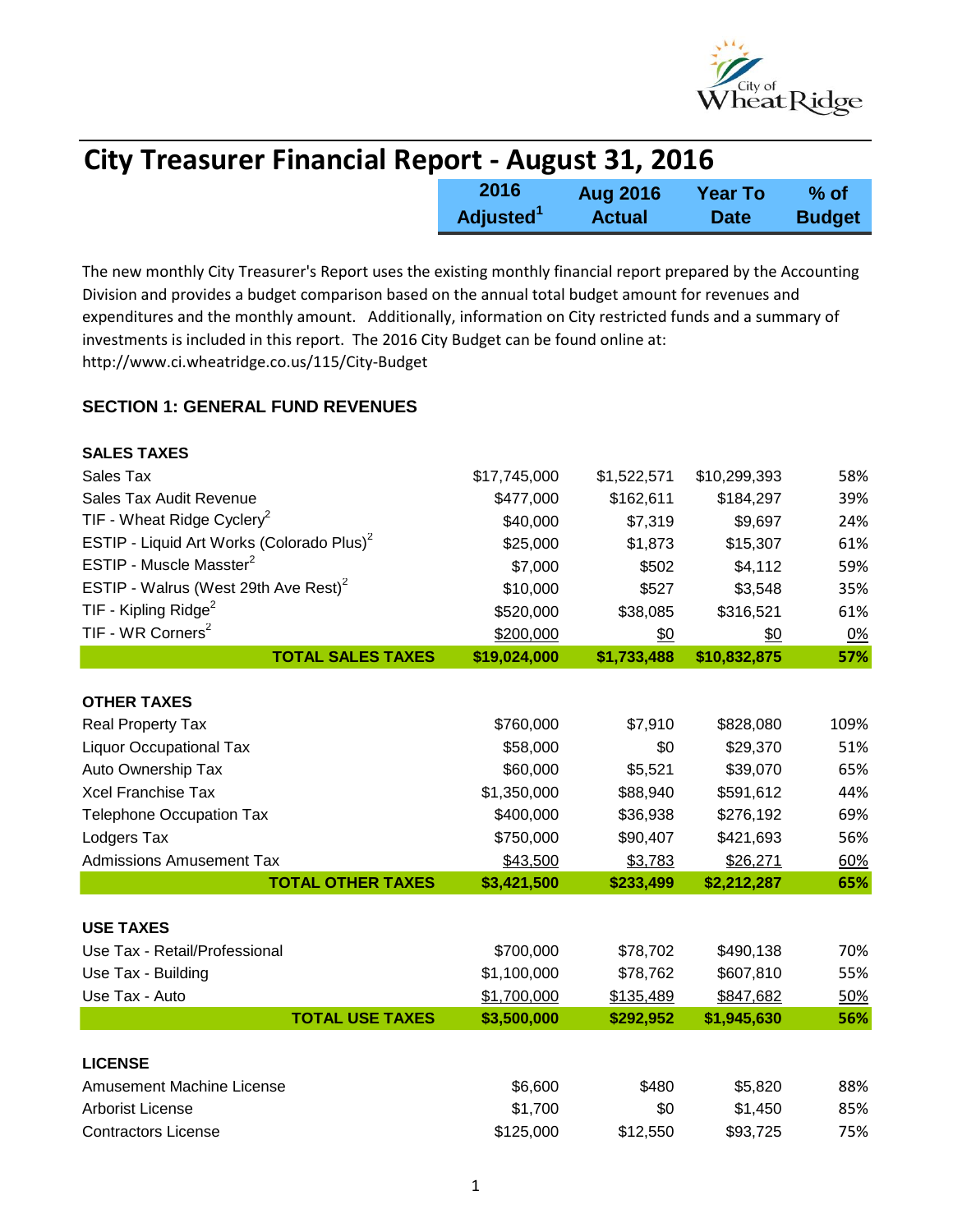

| <b>City Treasurer Financial Report - August 31, 2016</b> |                       |                 |                |               |  |
|----------------------------------------------------------|-----------------------|-----------------|----------------|---------------|--|
|                                                          | 2016                  | <b>Aug 2016</b> | <b>Year To</b> | $%$ of        |  |
|                                                          | Adjusted <sup>1</sup> | <b>Actual</b>   | <b>Date</b>    | <b>Budget</b> |  |
| Liquor License Fee                                       | \$18,000              | \$1,646         | \$9,043        | 50%           |  |
| <b>Building Permits</b>                                  | \$800,000             | \$53,297        | \$357,365      | 45%           |  |
| <b>Street Cut Permits</b>                                | \$160,000             | \$7,802         | \$202,537      | 127%          |  |
| <b>Cable TV Permits</b>                                  | \$365,000             | \$0             | \$193,625      | 53%           |  |
| <b>Elevator Inspection Fees</b>                          | \$28,000              | \$230           | \$28,290       | 101%          |  |
| Pawn Shop License Fees                                   | \$10,000              | \$0             | \$10,000       | 100%          |  |
| <b>Business License Fees</b>                             | \$85,000              | \$1,500         | \$98,873       | 116%          |  |
| <b>TOTAL LICENSE</b>                                     | \$1,599,300           | \$77,505        | \$1,000,729    | 63%           |  |
| <b>INTERGOVERNMENTAL</b>                                 |                       |                 |                |               |  |
| Cigarette Tax                                            | \$84,000              | \$7,906         | \$48,112       | 57%           |  |
| County Road and Bridge                                   | \$280,000             | \$0             | \$275,845      | 99%           |  |
| Arvada Ridge Redevelopment                               | \$100,000             | \$0             | \$100,000      | 100%          |  |
| <b>Highway Users Tax</b>                                 | \$1,050,000           | \$82,493        | \$509,452      | 49%           |  |
| Motor Vehicle Registration                               | \$119,000             | \$9,820         | \$70,285       | 59%           |  |
| Wheat Ridge Fire Radio                                   | \$31,500              | \$0             | \$17,725       | 56%           |  |
| E911 Reimbursements                                      | \$59,500              | \$0             | \$39,464       | 66%           |  |
| <b>EPA Brownfields Grant</b>                             | \$79,000              | \$0             | \$28,349       | 36%           |  |
| Police - CATPA Auto Theft Grant                          | \$84,500              | \$6,210         | \$41,542       | 49%           |  |
| Police - Seat Belt Safety Grant                          | \$2,500               | \$1,500         | \$1,500        | 60%           |  |
| Police - Drug Overtime Grant                             | \$20,000              | \$0             | \$10,860       | 54%           |  |
| Police - Bryne Grant                                     | \$11,454              | \$11,454        | \$11,454       | 100%          |  |
| Police - Child Safety Grant                              | \$5,000               | \$0             | \$0            | 0%            |  |
| Police - Ballistic Vest Grant                            | \$7,500               | \$0             | \$3,837        | 51%           |  |
| Police - LEAF Grant                                      | \$17,500              | \$2,020         | \$9,355        | 53%           |  |
| Police - HVIDE                                           | \$11,500              | \$0             | \$4,963        | 43%           |  |
| Police - 2016 Post Grant                                 | \$7,500               | \$10,206        | \$10,206       | 136%          |  |
| <b>TOTAL INTERGOVERNMENTAL</b>                           | \$1,970,454           | \$131,609       | \$1,182,947    | 60%           |  |
|                                                          |                       |                 |                |               |  |
| <b>SERVICES</b>                                          |                       |                 |                |               |  |
| <b>Zoning Applications</b>                               | \$42,400              | \$2,817         | \$17,789       | 42%           |  |
| <b>Planning Reimbursement Fees</b>                       | \$3,000               | \$0             | \$472          | 16%           |  |
| <b>Engineering Fees</b>                                  | \$14,000              | \$1,700         | \$36,607       | 261%          |  |
| Misc. Zoning Fees                                        | \$1,000               | \$0             | \$473          | 47%           |  |
| Plan Review Fees                                         | \$225,000             | \$27,678        | \$148,858      | 66%           |  |
| Pavilion/Park Rental Revenue                             | \$25,500              | \$1,353         | \$26,172       | 103%          |  |
| <b>Athletics Revenue</b>                                 | \$119,430             | \$7,033         | \$76,686       | 64%           |  |
| <b>Active Adult Center Revenue</b>                       | \$202,600             | \$17,160        | \$115,569      | 57%           |  |
| <b>Parks Historic Facilities</b>                         | \$21,500              | \$2,100         | \$19,350       | 90%           |  |
| Gen. Prog. Revenue                                       | \$166,510             | \$8,640         | \$119,984      | 72%           |  |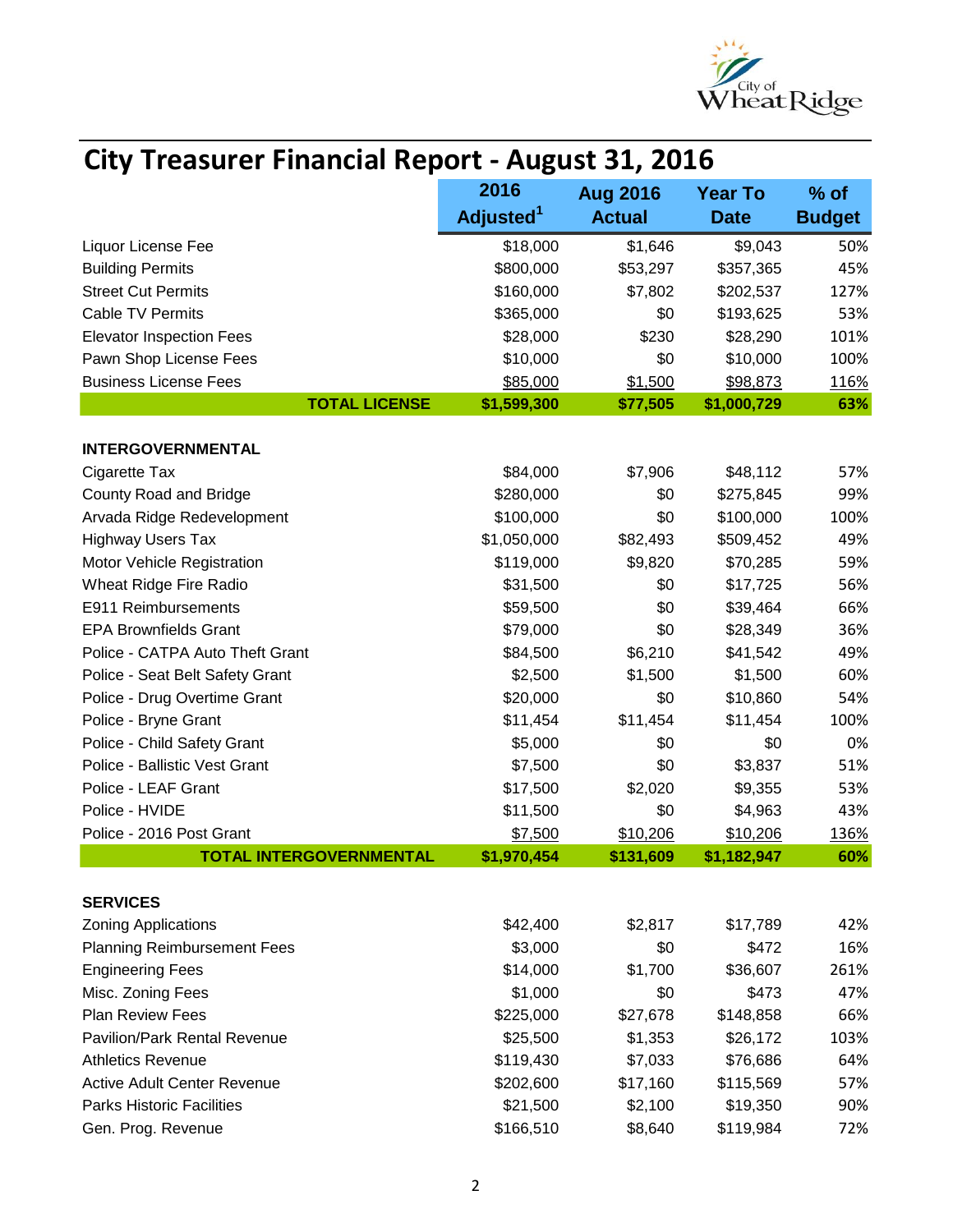

| <b>City Treasurer Financial Report - August 31, 2016</b> |                         |                   |              |               |
|----------------------------------------------------------|-------------------------|-------------------|--------------|---------------|
|                                                          | 2016<br><b>Aug 2016</b> | <b>Year To</b>    | $%$ of       |               |
|                                                          | Adjusted <sup>1</sup>   | <b>Actual</b>     | <b>Date</b>  | <b>Budget</b> |
| Anderson Building Revenue                                | \$11,000                | \$560             | \$9,173      | 83%           |
| <b>Outdoor Swimming Fees</b>                             | \$146,100               | \$20,810          | \$151,891    | 104%          |
| Retail Marijuana Fees                                    | \$130,000               | \$11,339          | \$99,723     | 77%           |
| Police Report Fees                                       | \$15,000                | \$1,046           | \$8,809      | 59%           |
| Pawn Shop Ticket Fees                                    | \$20,000                | \$2,125           | \$11,883     | 59%           |
| Sex Offender Registration                                | \$7,000                 | \$625             | \$5,010      | 72%           |
| <b>Police Drug Destruction Fees</b>                      | \$200                   | \$40              | \$130        | 65%           |
| Police Fees - MISC                                       | \$5,000                 | \$500             | \$3,163      | 63%           |
| Police Duty Reimbursement                                | \$20,000                | \$0               | \$12,760     | 64%           |
| <b>TOTAL SERVICES</b>                                    | \$1,175,240             | \$105,526         | \$864,500    | 74%           |
| <b>FINES &amp; FORFEITURES</b>                           |                         |                   |              |               |
| <b>Municipal Court Fines</b>                             | \$110,000               | \$11,112          | \$72,469     | 66%           |
| <b>Nuisance Violations Fees</b>                          | \$50,000                | \$1,929           | \$25,018     | 50%           |
| <b>Handicap Parking Fees</b>                             | \$750                   | \$450             | \$960        | 128%          |
| <b>Traffic</b>                                           | \$425,000               | \$51,695          | \$367,050    | 86%           |
| General                                                  | \$60,000                | \$3,094           | \$30,183     | 50%           |
| Other                                                    | \$18,000                | \$1,172           | \$6,609      | 37%           |
| Parking                                                  | \$7,000                 | \$480             | \$2,785      | 40%           |
| No Proof of Insurance                                    | \$15,000                | \$3,165           | \$13,153     | 88%           |
| <b>TOTAL FINE &amp; FORFEITURES</b>                      | \$685,750               | \$73,097          | \$518,226    | 76%           |
| <b>INTEREST</b>                                          |                         |                   |              |               |
| <b>Interest Earnings</b>                                 | \$50,000                | $\underline{\$0}$ | \$21,469     | 43%           |
| <b>TOTAL INTEREST</b>                                    | \$50,000                | \$0               | \$21,469     | 43%           |
|                                                          |                         |                   |              |               |
| <b>OTHER</b>                                             |                         |                   |              |               |
| Cable Peg Fees                                           | \$38,000                | \$10,501          | \$20,134     | 53%           |
| Miscellaneous Revenue - Zoppe Circus                     | \$0                     | \$1,121           | \$1,532      | 0%            |
| Xcel Solar Garden Credits                                | \$50,000                | \$8,210           | \$40,629     | 81%           |
| Miscellaneous Income                                     | \$485,000               | \$26,272          | \$187,561    | <u>39%</u>    |
| <b>TOTAL OTHER</b>                                       | \$573,000               | \$46,104          | \$249,856    | 44%           |
| <b>Total General Fund</b>                                | \$31,999,244            | \$2,693,780       | \$18,828,520 | 59%           |
|                                                          |                         |                   |              |               |
| <b>Fund Balance Carryover</b>                            | \$8,271,981             | \$0               | \$8,951,966  |               |
| <b>Total Funds Available</b>                             | \$40,271,225            | \$2,693,780       | \$27,780,486 |               |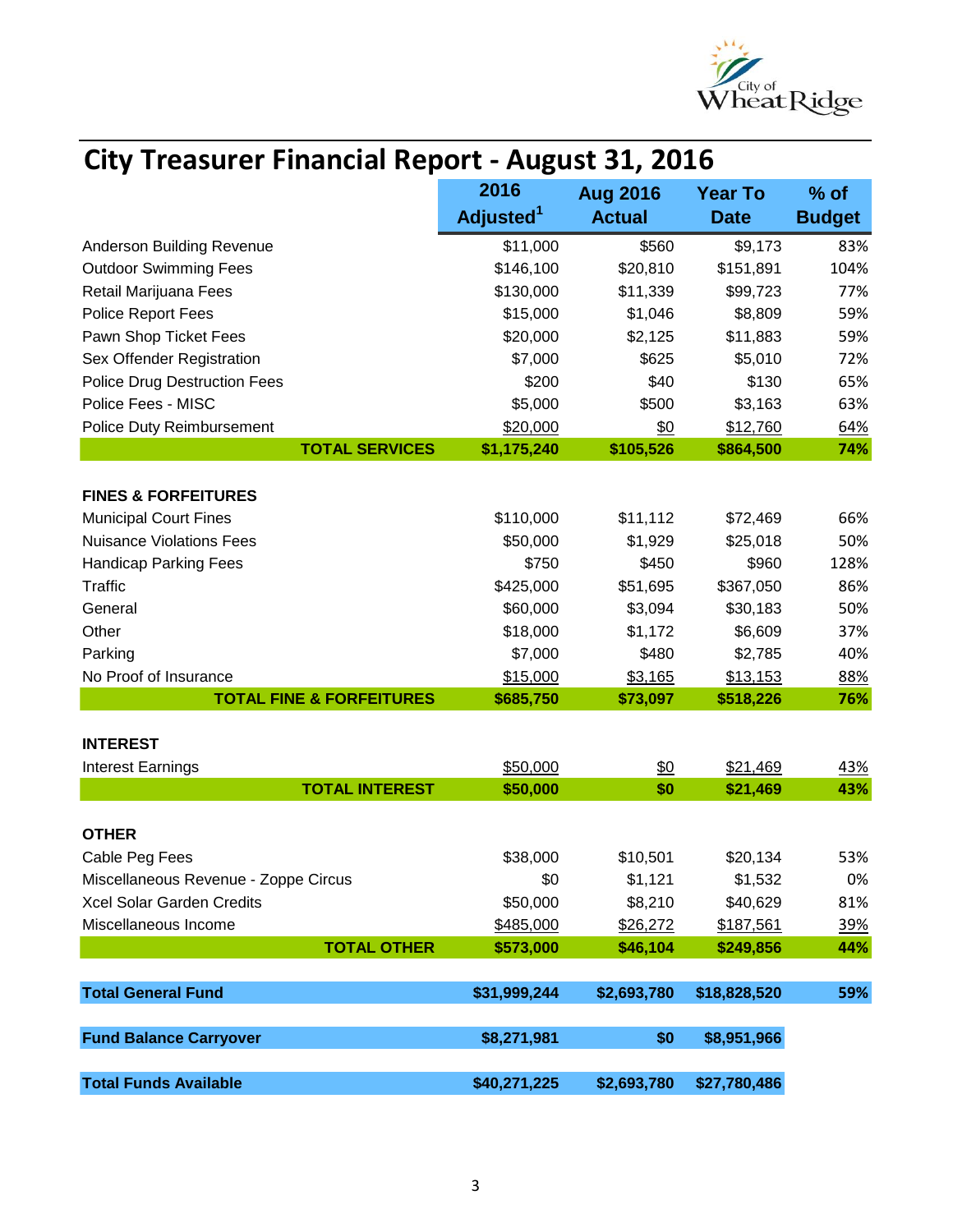

| <b>City Treasurer Financial Report - August 31, 2016</b> |                               |                                  |                               |                         |
|----------------------------------------------------------|-------------------------------|----------------------------------|-------------------------------|-------------------------|
|                                                          | 2016<br>Adjusted <sup>1</sup> | <b>Aug 2016</b><br><b>Actual</b> | <b>Year To</b><br><b>Date</b> | $%$ of<br><b>Budget</b> |
| <b>SECTION 2: GENERAL FUND EXPENDITURES</b>              |                               |                                  |                               |                         |
| Legislative                                              |                               |                                  |                               |                         |
| Legislative Services                                     | \$443,472                     | \$15,599                         | \$325,970                     | 74%                     |
| <b>Total</b>                                             | \$443,472                     | \$15,599                         | \$325,970                     | 74%                     |
| <b>City Manager's Office</b>                             |                               |                                  |                               |                         |
| <b>City Manager</b>                                      | \$319,556                     | \$16,428                         | \$190,411                     | 60%                     |
| <b>Economic Development</b>                              | \$1,760,378                   | \$119,463                        | \$1,135,666                   | 65%                     |
| <b>Total</b>                                             | \$2,079,934                   | \$135,892                        | \$1,326,077                   | 64%                     |
| <b>City Attorney</b>                                     |                               |                                  |                               |                         |
| <b>City Attorney</b>                                     | \$298,000                     | \$16,111                         | \$166,626                     | 56%                     |
| <b>Total</b>                                             | \$298,000                     | \$16,111                         | \$166,626                     | 56%                     |
| <b>City Clerk's Office</b>                               |                               |                                  |                               |                         |
| <b>City Clerk</b>                                        | \$156,199                     | \$6,859                          | \$80,557                      | 52%                     |
| <b>Total</b>                                             | \$156,199                     | \$6,859                          | \$80,557                      | 52%                     |
| <b>City Treasurer</b>                                    |                               |                                  |                               |                         |
| <b>City Treasurer</b>                                    | \$43,278                      | \$2,544                          | \$31,543                      | 73%                     |
| <b>Total</b>                                             | \$43,278                      | \$2,544                          | \$31,543                      | 73%                     |
| <b>Central Charges</b>                                   |                               |                                  |                               |                         |
| <b>Central Charges</b>                                   | \$3,100,701                   | \$182,855                        | \$2,091,229                   | 67%                     |
| <b>Total</b>                                             | \$3,100,701                   | \$182,855                        | \$2,091,229                   | 67%                     |
| <b>Municipal Court</b>                                   |                               |                                  |                               |                         |
| <b>Municipal Court</b>                                   | \$877,333                     | \$71,314                         | \$540,206                     | 62%                     |
| <b>Total</b>                                             | \$877,333                     | \$71,314                         | \$540,206                     | 62%                     |
| <b>Administrative Services</b>                           |                               |                                  |                               |                         |
| Administration                                           | \$382,194                     | \$48,544                         | \$256,507                     | 67%                     |
| <b>Public Information</b>                                | \$308,224                     | \$7,958                          | \$156,554                     | 51%                     |
| Finance                                                  | \$302,449                     | \$18,881                         | \$171,350                     | 57%                     |
| Human Resources                                          | \$578,212                     | \$47,893                         | \$348,406                     | 60%                     |
| Sales Tax                                                | \$317,416                     | \$18,925                         | \$143,360                     | 45%                     |
| <b>Purchasing and Contracting</b>                        | \$123,176                     | \$8,314                          | \$75,270                      | 61%                     |
| <b>Information Technology</b>                            | \$1,634,167                   | \$116,226                        | \$1,002,849                   | 61%                     |
| <b>Total</b>                                             | \$3,645,838                   | \$266,742                        | \$2,154,297                   | 59%                     |
| <b>Community Development</b>                             |                               |                                  |                               |                         |
| Administration                                           | \$216,267                     | \$16,099                         | \$139,474                     | 64%                     |
| Planning                                                 | \$246,895                     | \$16,336                         | \$142,302                     | 58%                     |
| <b>Building</b>                                          | \$543,163                     | \$52,963                         | \$358,122                     | 66%                     |
| Long Range Planning                                      | \$225,736                     | \$6,467                          | \$140,225                     | 62%                     |
| <b>Total</b>                                             | \$1,232,061                   | \$91,865                         | \$780,122                     | 63%                     |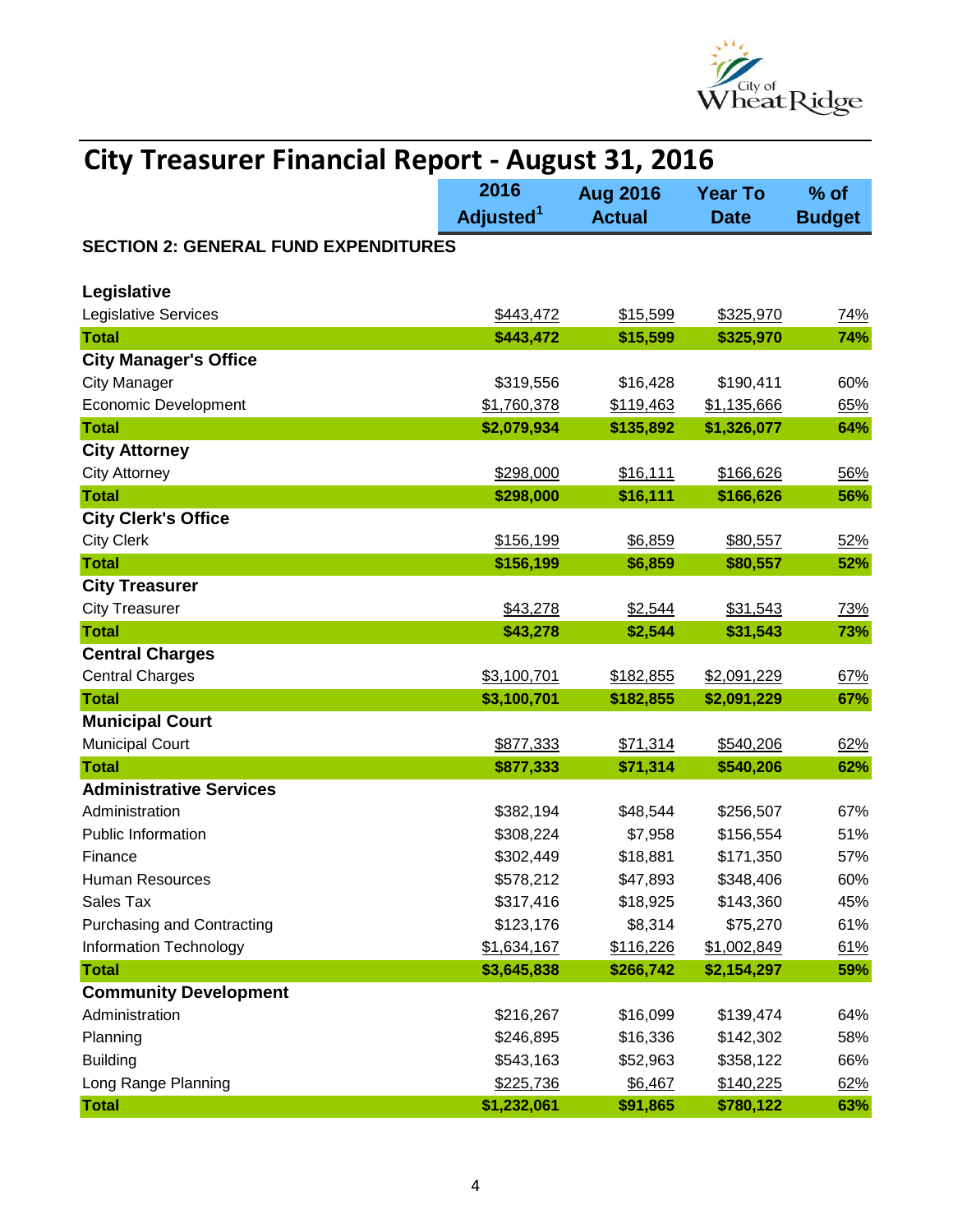

| City Treasurer Financial Report - August 31, 2016 |                       |                 |                |               |
|---------------------------------------------------|-----------------------|-----------------|----------------|---------------|
|                                                   | 2016                  | <b>Aug 2016</b> | <b>Year To</b> | $%$ of        |
|                                                   | Adjusted <sup>1</sup> | <b>Actual</b>   | <b>Date</b>    | <b>Budget</b> |
| <b>Police</b>                                     |                       |                 |                |               |
| Administration                                    | \$864,206             | \$61,740        | \$535,008      | 62%           |
| Grants                                            | \$130,783             | \$28,983        | \$116,808      | 89%           |
| <b>Community Services Team</b>                    | \$407,860             | \$14,764        | \$240,893      | 59%           |
| <b>Communications Center</b>                      | \$928,371             | \$65,244        | \$510,312      | 55%           |
| <b>Crime Prevention Team</b>                      | \$237,994             | \$22,609        | \$164,597      | 69%           |
| Records Team                                      | \$358,915             | \$26,984        | \$227,902      | 63%           |
| <b>Training and Accreditation</b>                 | \$301,479             | \$14,060        | \$140,395      | 47%           |
| Patrol                                            | \$4,066,364           | \$336,778       | \$2,858,746    | 70%           |
| <b>Investigations Bureau</b>                      | \$2,221,352           | \$152,255       | \$1,278,731    | 58%           |
| Crime & Traffic Team                              | \$441,285             | \$36,709        | \$270,527      | 61%           |
| <b>Total</b>                                      | \$9,958,609           | \$760,127       | \$6,343,920    | 64%           |
| <b>Public Works</b>                               |                       |                 |                |               |
| Administration                                    | \$146,869             | \$11,454        | \$96,208       | 66%           |
| Engineering                                       | \$1,092,226           | \$82,050        | \$712,269      | 65%           |
| Operations                                        | \$3,573,839           | \$257,982       | \$1,943,616    | 54%           |
| <b>Total</b>                                      | \$4,812,934           | \$351,487       | \$2,752,092    | 57%           |
| <b>Parks and Recreation</b>                       |                       |                 |                |               |
| Administration                                    | \$253,020             | \$19,179        | \$159,783      | 63%           |
| Recreation                                        | \$209,864             | \$14,455        | \$130,587      | 62%           |
| Parks Maintenance                                 | \$1,481,461           | \$248,245       | \$832,536      | 56%           |
| Forestry                                          | \$440,911             | \$15,354        | \$233,303      | 53%           |
| <b>Natural Resources</b>                          | \$329,164             | \$25,704        | \$146,119      | 44%           |
| Anderson Building                                 | \$42,900              | \$5,970         | \$24,174       | 56%           |
| Athletics                                         | \$192,379             | \$17,619        | \$115,839      | 60%           |
| <b>General Programs</b>                           | \$290,617             | \$27,971        | \$164,833      | 57%           |
| <b>Outdoor Pool</b>                               | \$390,328             | \$82,612        | \$306,708      | 79%           |
| <b>Active Adult Center</b>                        | \$551,709             | \$33,963        | \$307,496      | 56%           |
| <b>Historic Buildings</b>                         | \$92,796              | \$2,653         | \$43,032       | 46%           |
| <b>Facility Maintenance</b>                       | \$462,539             | \$32,650        | \$230,391      | 50%           |
| <b>Total</b>                                      | \$4,737,688           | \$526,376       | \$2,694,800    | 57%           |
| <b>Total General Fund</b>                         | \$31,386,047          | \$2,427,771     | \$19,287,438   | 61%           |
|                                                   |                       |                 |                |               |
| <b>Transfers to Special Revenue Funds</b>         | \$3,065,785           | \$0             | \$1,615,785    |               |
| <b>Total General Fund With Transfers</b>          | \$34,451,832          | \$2,427,771     | \$20,903,223   |               |
| <b>Excess of revenues over/under expenditures</b> | \$2,452,588           | $-$266,009$     | \$2,074,703    |               |

## **City Treasurer Financial Report - August 31, 2016**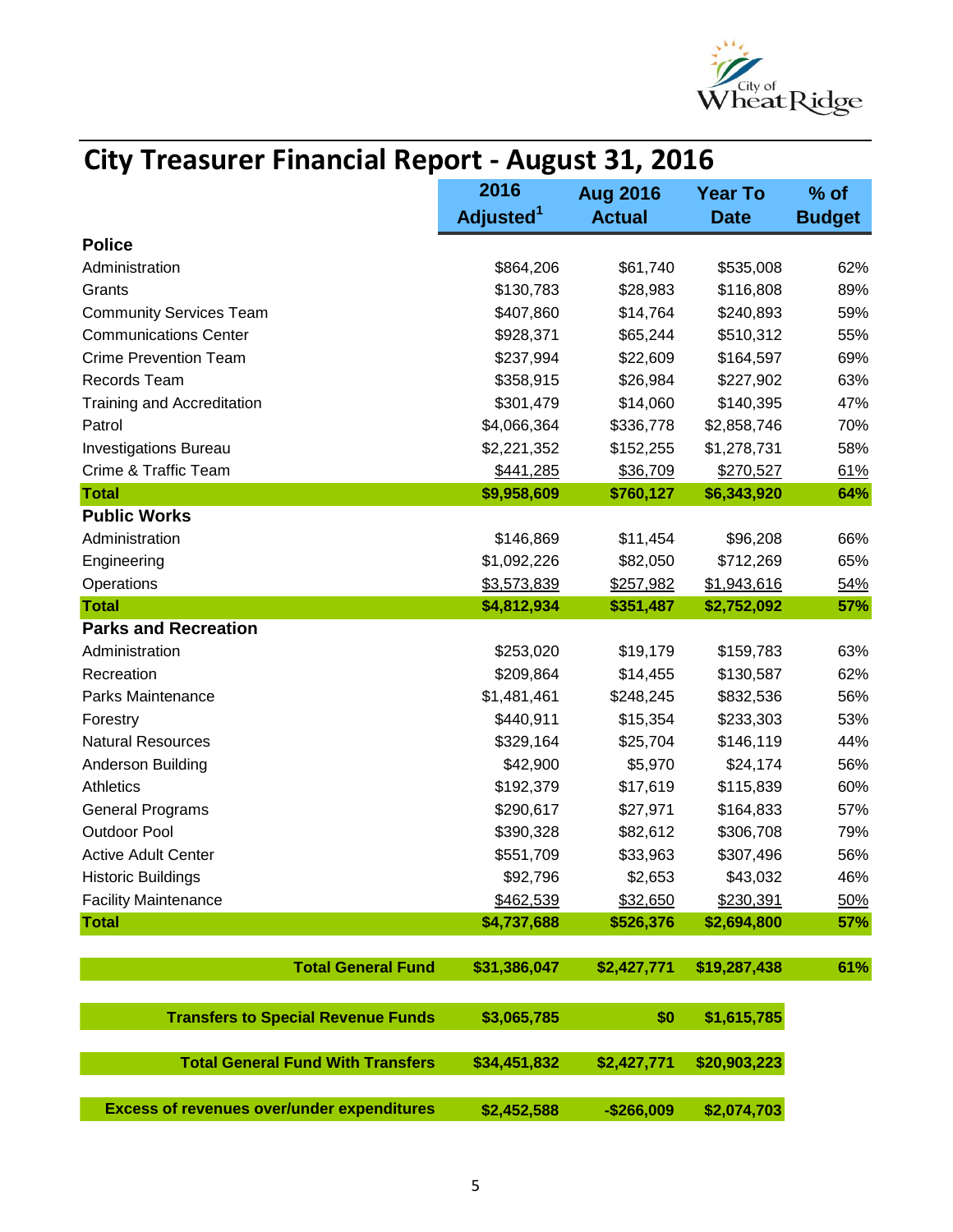

| <b>City Treasurer Financial Report - August 31, 2016</b>                                         |                       |                      |                        |               |  |
|--------------------------------------------------------------------------------------------------|-----------------------|----------------------|------------------------|---------------|--|
|                                                                                                  | 2016                  | <b>Aug 2016</b>      | <b>Year To</b>         | $%$ of        |  |
|                                                                                                  | Adjusted <sup>1</sup> | <b>Actual</b>        | <b>Date</b>            | <b>Budget</b> |  |
| <b>SECTION 3: RESTRICTED FUNDS</b>                                                               |                       |                      |                        |               |  |
| <b>Fund Balance Ending</b>                                                                       | \$5,819,393           |                      | \$6,877,263            |               |  |
| <b>Reserved for Emergencies<sup>3</sup></b>                                                      | \$1,181,000           | \$1,181,000          | \$1,181,000            |               |  |
| <b>Reserved for Channel 84</b>                                                                   | \$206,783             | \$206,783            | \$206,783              |               |  |
| <b>Unrestricted Fund Balance</b>                                                                 | \$4,431,610           |                      | \$5,489,480            |               |  |
| <b>Unrestricted Fund Balance</b>                                                                 | 14.1%                 |                      |                        |               |  |
| <b>SECTION 4: SPECIAL REVENUE FUNDS EXPENDITURES</b><br><b>Capital Improvement Program (CIP)</b> |                       |                      |                        |               |  |
| Expenditures                                                                                     | \$8,324,587           | \$351,311            | \$1,919,015            |               |  |
| <b>TOTAL EXPENDITURES</b>                                                                        | \$8,324,587           | \$351,311            | \$1,919,015            | 23%           |  |
|                                                                                                  |                       |                      |                        |               |  |
| <b>Public Art Fund</b>                                                                           |                       |                      |                        |               |  |
| Expenditures                                                                                     | \$0                   | \$0                  | \$0                    |               |  |
| <b>TOTAL EXPENDITURES</b>                                                                        | \$0                   | \$0                  | \$0                    |               |  |
| <b>Police Investigation Fund</b>                                                                 |                       |                      |                        |               |  |
| Expenditures                                                                                     | \$48,536              | $-$11,454$           | \$23,745               |               |  |
| <b>TOTAL EXPENDITURES</b>                                                                        | \$48,536              | $-$11,454$           | \$23,745               | 49%           |  |
| <b>Open Space Fund</b>                                                                           |                       |                      |                        |               |  |
| Expenditures                                                                                     | \$2,506,202           | \$47,285             | \$473,246              |               |  |
| <b>TOTAL EXPENDITURES</b>                                                                        | \$2,506,202           | \$47,285             | \$473,246              | 19%           |  |
|                                                                                                  |                       |                      |                        |               |  |
| <b>Municipal Court</b>                                                                           |                       |                      |                        |               |  |
| Expenditures                                                                                     | \$29,000              | \$3,150              | \$8,718                |               |  |
| <b>TOTAL EXPENDITURES</b>                                                                        | \$29,000              | \$3,150              | \$8,718                | 30%           |  |
|                                                                                                  |                       |                      |                        |               |  |
| <b>Conservation Trust</b><br>Expenditures                                                        | \$585,035             |                      |                        |               |  |
| <b>TOTAL EXPENDITURES</b>                                                                        | \$585,035             | \$39,735<br>\$39,735 | \$123,370<br>\$123,370 | 21%           |  |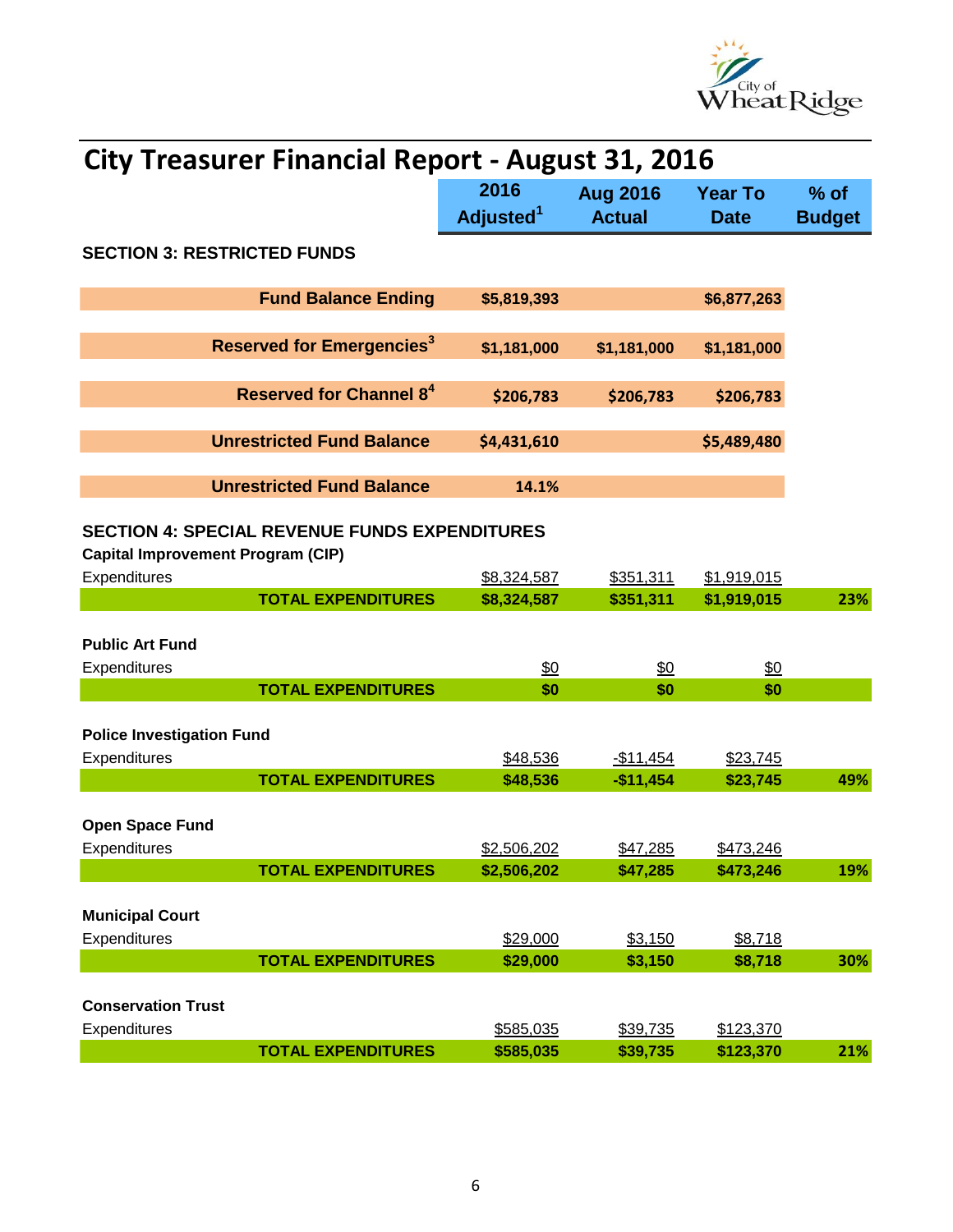

|                                                  | <b>City Treasurer Financial Report - August 31, 2016</b> |                 |                |               |  |  |
|--------------------------------------------------|----------------------------------------------------------|-----------------|----------------|---------------|--|--|
|                                                  | 2016                                                     | <b>Aug 2016</b> | <b>Year To</b> | $%$ of        |  |  |
|                                                  | Adjusted <sup>1</sup>                                    | <b>Actual</b>   | <b>Date</b>    | <b>Budget</b> |  |  |
| <b>Capital Equipment Replacement Fund</b>        |                                                          |                 |                |               |  |  |
| Expenditures                                     | \$432,509                                                | \$5,715         | \$27,289       |               |  |  |
| <b>TOTAL EXPENDITURES</b>                        | \$432,509                                                | \$5,715         | \$27,289       | 6%            |  |  |
|                                                  |                                                          |                 |                |               |  |  |
| <b>Crime Prevention/Code Enforcement Fund</b>    |                                                          |                 |                |               |  |  |
| Expenditures<br><b>TOTAL EXPENDITURES</b>        | \$408,016                                                | \$29,672        | \$265,983      |               |  |  |
|                                                  | \$408,016                                                | \$29,672        | \$265,983      | 65%           |  |  |
| <b>Recreation Center</b>                         |                                                          |                 |                |               |  |  |
| Expenditures                                     | \$2,382,401                                              | \$179,585       | \$1,455,881    |               |  |  |
| <b>TOTAL EXPENDITURES</b>                        | \$2,382,401                                              | \$179,585       | \$1,455,881    | 61%           |  |  |
|                                                  |                                                          |                 |                |               |  |  |
| <b>SECTION 5: SPECIAL REVENUE FUNDS REVENUES</b> |                                                          |                 |                |               |  |  |
|                                                  |                                                          |                 |                |               |  |  |
| <b>Capital Improvement Program (CIP)</b>         |                                                          |                 |                |               |  |  |
| Revenues                                         | \$6,073,345                                              | \$275,886       | \$3,941,134    |               |  |  |
| <b>TOTAL REVENUES</b>                            | \$6,073,345                                              | \$275,886       | \$3,941,134    | 65%           |  |  |
| <b>Public Art Fund</b>                           |                                                          |                 |                |               |  |  |
| Revenues                                         | \$96,340                                                 | \$0             | \$81,411       |               |  |  |
| <b>TOTAL REVENUES</b>                            | \$96,340                                                 | \$0             | \$81,411       | 85%           |  |  |
|                                                  |                                                          |                 |                |               |  |  |
| <b>Police Investigation Fund</b>                 |                                                          |                 |                |               |  |  |
| Revenues                                         | \$68,216                                                 | \$0             | \$92,883       |               |  |  |
| <b>TOTAL REVENUES</b>                            | \$68,216                                                 | \$0             | \$92,883       | 136%          |  |  |
|                                                  |                                                          |                 |                |               |  |  |
| Open Space Fund                                  |                                                          |                 |                |               |  |  |
| Revenues                                         | \$1,717,239                                              | \$106,407       | \$1,899,048    |               |  |  |
| <b>TOTAL REVENUES</b>                            | \$1,717,239                                              | \$106,407       | \$1,899,048    | 111%          |  |  |
| <b>Municipal Court</b>                           |                                                          |                 |                |               |  |  |
| Revenues                                         | \$107,622                                                | \$2,200         | \$99,045       |               |  |  |
| <b>TOTAL REVENUES</b>                            | \$107,622                                                | \$2,200         | \$99,045       | 92%           |  |  |
|                                                  |                                                          |                 |                |               |  |  |
| <b>Conservation Trust</b>                        |                                                          |                 |                |               |  |  |
| Revenues                                         | \$515,878                                                | $\frac{60}{50}$ | \$643,315      |               |  |  |
| <b>TOTAL REVENUES</b>                            | \$515,878                                                | \$0             | \$643,315      | 125%          |  |  |